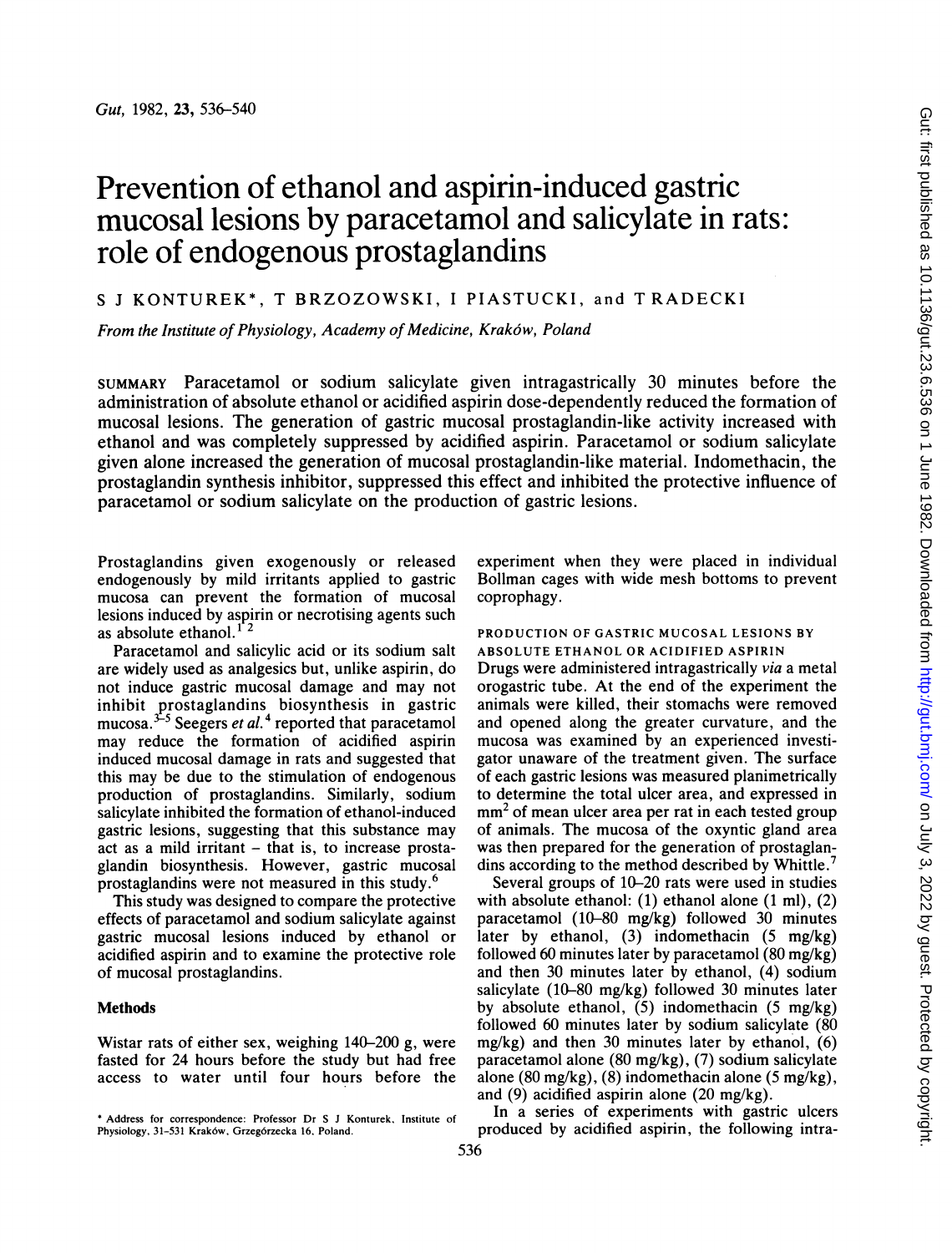gastric treatments were given: (1) acidified aspirin alone, (2) paracetamol (80 mg/kg) followed 30 minutes later by acidified aspirin,  $(3)$  indomethacin (5 mg/kg) followed 60 minutes later by paracetamol  $(80 \text{ mg/kg})$  and then by acidified aspirin,  $(5)$ indomethacin (5 mg/kg) followed 60 minutes later by sodium salicylate (80 mg/kg) and then by acidified aspirin, and (6) unacidified aspirin (20 mg/kg) followed 30 minutes later by acidified aspirin. In all experiments (except when indicated) acidified aspirin was administered in a bolus injection of 60 mg/kg followed by a constant infusion of 42 mg/kg/h plus  $0.15$  M HCl at a rate of 4 ml/h.

The solutions of all test substances were freshly prepared just before the experiment and given intragastrically 30 or 60 minutes before the intragastric administration of the damaging agent, absolute ethanol or acidified aspirin.

The animals were killed one hour after intragastric administration of absolute ethanol and three hours after the beginning of intragastric administration of acidified aspirin. All test solutions were freshly prepared just before the experiment.

### MEASUREMENT OF GASTRIC MUCOSAL PROSTAGLANDINS

Portions of gastric mucosa were carefully stripped off from the oxyntic gland area and placed in ice-cold 0.05 M Tris buffer pH 9.0. Samples of tissue of about 300 mg were finely cut with scissors, blood and debris were washed out by shaking for five seconds with <sup>1</sup> ml ice-cold Tris buffer, and centrifuged at  $9000$  g for 10 seconds. After discarding the supernatant, fresh Tris buffer was added in the proportion of <sup>1</sup> ml/300 mg tissue, mixed for one minute at room temperature using a steady speed of a vortex stirrer, and centrifuged at 9000 g for 15 seconds. Immediately after centrifugation, aliquots (5–50  $\mu$ l) of supernatant were tested for PGI<sub>2</sub>-like activity by determining their ability to inhibit aggregation of rabbit platelets in response to ADP (2  $\mu$ M). PGI<sub>2</sub> was used as a reference, and generated PGI<sub>2</sub>-like activity was expressed as  $ng/g$ wet gastric mucosa. The threshold sensitivity to detect  $PGI_2$  was about  $0.5$  ng/ml. The validation and the sensitivity of this technique is presented elsewhere. <sup>2</sup>

The values reported mean±SEM, were analysed using Student's t test for unpaired data.

## Results

EFFECT OF PARACETAMOL AND SODIUM SALICYLATE ON ETHANOL-INDUCED GASTRIC LESIONS AND MUCOSAL GENERATION OF PGI2. All 20 control rats given absolute ethanol intragastrically developed severe mucosal damage in the oxyntic gland area as described previously.' The antral portion was less affected, while the forestomach had no visible lesions. Mucosal lesions consisted of elongated bands of necrosis with the mean area amounting to  $101.4 \pm 9.1$  mm<sup>2</sup> per rat (Fig. 1).

The generation of  $PGI<sub>2</sub>$ -like activity in oxyntic mucosa of untreated rats fasted for 24 hours averaged  $221 \pm 35$  ng/g. Ethanol increased the amounts of PGI<sub>2</sub>-like activity to  $325\pm63$  ng/g (Fig. 2).

Pretreatment of gastric mucosa with paracetamol or sodium salicylate at a dose of 80 mg/kg significantly  $(p<0.01)$  reduced ethanol-induced gastric lesions by about 97% and 85%, respectively (Fig. 1).

Lower doses of these agents caused smaller does-dependent reduction in ethanol induced necrosis (Table 1). The doses causing 50% inhibition  $(ED_{50})$  were about 28 mg/kg for paracetamol and 8.7 mg/kg for sodium salicylate. The generation of PGI<sub>2</sub> by oxyntic mucosa treated with ethanol plus paracetamol or sodium salicylate was not significantly different from that by mucosa from rats treated with ethanol alone  $(p>0.10,$  Fig. 2).



Fig. 1 Mean area of gastric lesions induced by absolute ethanol (1 ml) given intragastrically alone or in combination with paracetamol or sodium salicylate  $(80 \text{ mg/kg})$  with and without pretreatment with indomethacin  $(5 \text{ mg/kg})$ . Each column represents mean $\pm$ SEM of results from six to 20 rats. \* Significant ( $p$ <0.01) decrease below the control value obtained with ethanol alone. \*\* Significant (p<0-05) increase above value obtained with the combination of ethanol and paracetamol or sodium salicylate.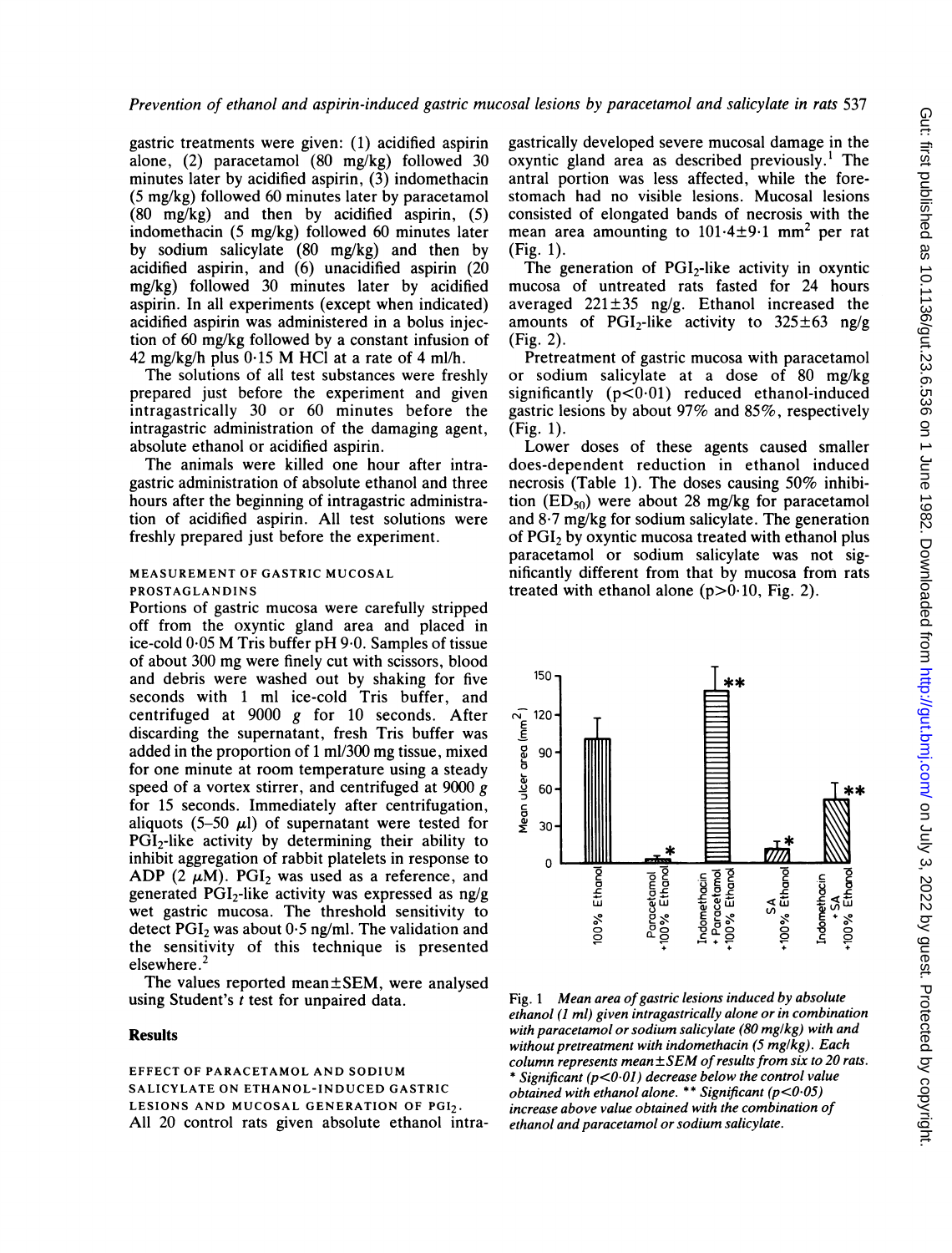

Fig. 2 Generation of  $PGI<sub>2</sub>$ -like activity by oxyntic mucosa of10 untreated rats and those given treatments described in Fig. 1. \* Significant ( $p$ <0.01) decrease below the control value. \*\* Significant ( $p < 0.05$ ) increase above control value obtained in untreated rats.

Indomethacin 5 mg/kg given intragastrically 60 minutes before the combination of ethanol plus paracetamol or sodium salicylate increased significantly  $(p<0.05)$  the area of mucosal lesions above the values obtained with the combination alone (Fig. 1). The inhibition by indomethacin of protection by paracetamol against ethanol-induced damage was complete, and protection by sodium salicylate was reduced by about 50%. The pretreatment with indomethacin or acidified aspirin increased significantly ( $p<0.05$ ) the mean area of the ethanolinduced lesions by about 30% and 24%, respectively (Table 1). Indomethacin or acidified aspirin alone or in combination with other drugs almost completely suppressed the generation of  $\overline{PGI_2}$ -like activity (Fig. 2, Table 2).

Table 1 Effect of pretreatment with various doses of paracetamol, sodium salicylate, indomethacin, or acidified aspirin on ethanol-induced gastric lesions

|                     | (mg/kg) | No.<br>of<br>rats | Mean lesion<br>area<br>(mm <sup>2</sup> ) | Change<br>from<br>control<br>(%) |
|---------------------|---------|-------------------|-------------------------------------------|----------------------------------|
| 100% Ethanol        |         |                   |                                           |                                  |
| Control             |         | 20                | $101.4 + 9.1$                             |                                  |
| + Paracetamol       | 10      | 6                 | $61.18 \pm 8.3*$                          | $-39.7$                          |
|                     | 20      | 7                 | $39.85 \pm 11.4*$                         | $-60.8$                          |
|                     | 80      | 6                 | $2.75 \pm 0.9*$                           | $-97.3$                          |
| + Sodium salicylate | 10      | 6                 | $56.42 + 9.5*$                            | -44-4                            |
|                     | 20      | 12                | $10.04 + 5.4*$                            | $-90-1$                          |
|                     | 80      | 6                 | $2.75 \pm 0.6*$                           | $-97.3$                          |
| + Indomethacin      | 5       | 6                 | $131.8 \pm 11.5$ *                        | $+30.0$                          |
| + Acidified aspirin | 20      | 6                 | $125.7 \pm 8.8$ *                         | $+24.0$                          |

\* Significant  $(p<0.05)$  change from control value.

## Konturek, Brzozowski, Piastucki, and Radecki

Table 2 Effect of paracetamol, sodium salicylate, indomethacin, or acidified apirin alone given for 45 hours on ulcer formation and generation of  $\overline{PGI_2}$ -like activity in oxyntic mucosa

|                   | $(mg/kg)$ of rats $(mm^2)$ | No. | Mean<br>ulcer area | Generation<br>of PGI <sub>2</sub><br>(ng/g) |
|-------------------|----------------------------|-----|--------------------|---------------------------------------------|
| Paracetamol       | 80                         | 8   |                    | $280 - 30$                                  |
| Sodium salicylate | 80                         | 8   |                    | $270 + 27$                                  |
| Indomethacin      |                            | 6   | $3.38 \pm 1.2$     | 0                                           |
| Acidified aspirin | 20                         | 6   |                    | 17+8                                        |

## EFFECT OF PARACETAMOL AND SODIUM SALICYLATE ON ASPRIN INDUCED GASTRIC

MUCOSAL DAMAGE AND PGI<sub>2</sub> GENERATION Acidified aspirin given intragastrically produced mucosal damage occurring mainly in the oxyntic mucosa. The mean ulcer area was  $35.3 \pm 5.0$  mm<sup>2</sup> (Fig. 3). Pretreatment of rats with sodium salicylate or paracetamol (80 mg/kg) reduced the mean ulcer area by 72% and 68%, respectively. Indomethacin (5 mg/kg) completely inhibited the cytoprotection by paracetamol or sodium salicylate. The generation of PGI2-like material in oxyntic mucosa was almost completely suppressed by acidified asprin or indomethacin given alone or in combination with other drugs and these data are not presented.



Fig. 3 Mean ulcer area of gastric ulcers induced by acidified aspirin given intragastrically alone or in combination with paracetamol or sodium salicylate with and without pretreatment with indomethacin. Each column represents mean±SEM of results in six to 20 rats.  $\delta$  Significant (p<0.05) decrease below control value with acidified aspirin alone. \*\* Significant ( $p$ <0.05) increase above value obtained in rats treated with combination of

acidified aspirin and sodium salicylate or paracetamol.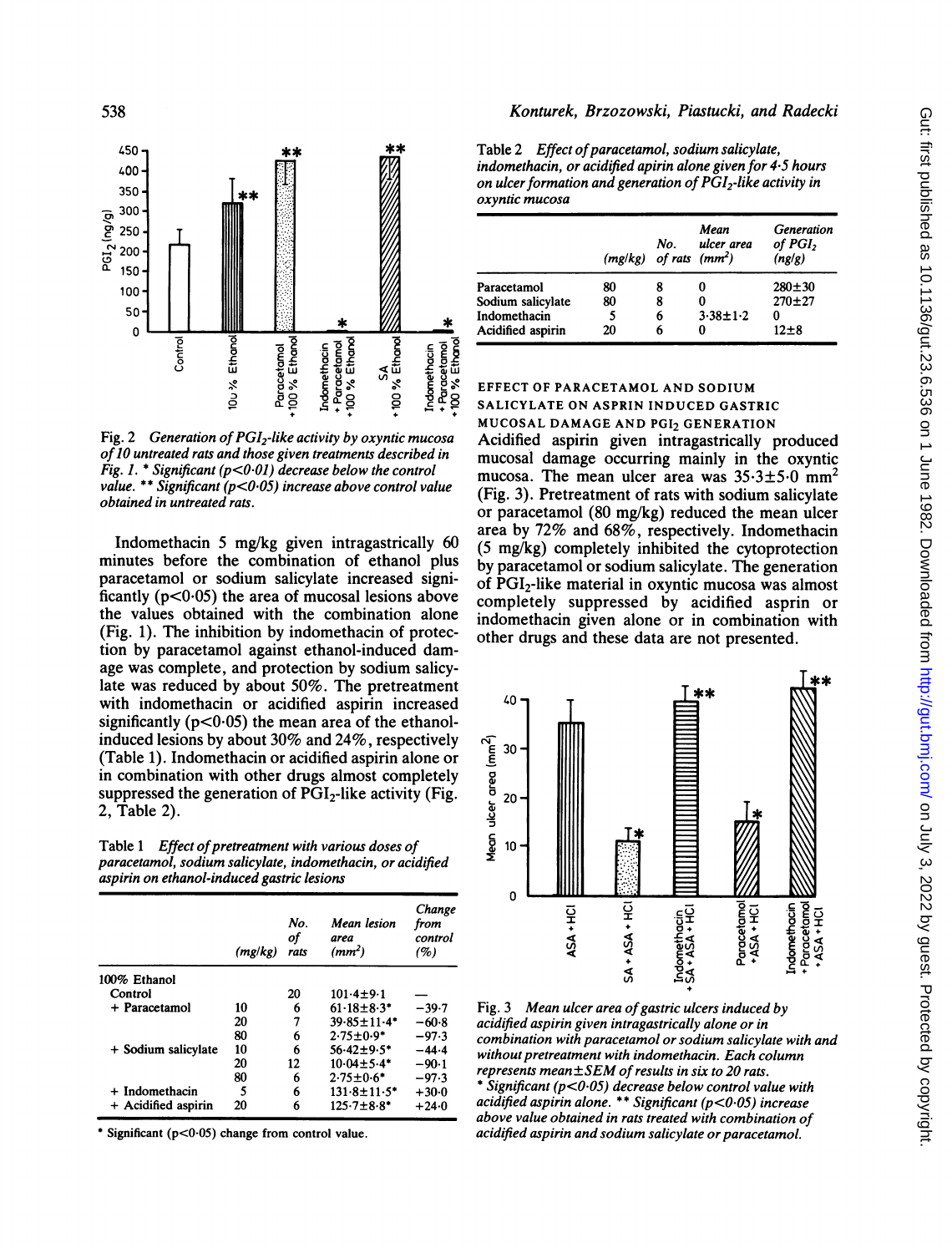Indomethacin (5 mg/kg) or acidified aspirin (20 mg/kg) given intragastrically 30 minutes before the standard dose of acidified aspirin slightly increased the mean ulcer area. These small doses of indomethacin or acidified aspirin given intragastrically alone caused little or no change in gastric mucosa but suppressed the generation of  $\overline{PGI}_2$  by about 100% and 96% of control values found in untreated mucosa (Table 2).

#### **Discussion**

This study demonstrates that paracetamol and sodium salicylate, which by themselves increase the generation of mucosal prostaglandins, dosedependently reduced gastric mucosal damage induced by absolute ethanol or acidified aspirin.

Gastric mucosa of rats<sup>2 7-9</sup> and other species  $^{10}$  <sup>11</sup> can form  $PGE_2$  and  $PGI_2$  and, in rats,  $PGI_2$ production predominates.<sup>2</sup>

Two different models of gastric lesions were produced in this study. With ethanol,<sup>1</sup> the gastric mucosa showed large areas of necrosis confined mostly to the oxyntic portion and exhibited an increased capability of generating  $PGI<sub>2</sub>$ -like material. The damage was presumably due to direct action of ethanol on the mucosa and obviously did not result from the deficiency of mucosal prostaglandins. The increased generation of  $PGI<sub>2</sub>$ -like material by ethanol may have been due to cellular trauma and mucosal necrosis. Exogenous prostaglandins, however, given in substantial amounts just before the administration of absolute ethanol dose-dependently protected the mucosa against damage by ethanol.<sup>1</sup> Our present finding, that paracetamol or sodium salicylate inhibited ethanol-induced mucosal necrosis, may be due to stimulation of mucosal generation of prostaglandins. This possibility is supported by our finding that indomethacin prevented the protective effect of paracetamol and sodium salicylate and suppressed mucosal generation of prostaglandins.

Gastric lesions with acidified aspirin intragastrically consisted of multiple erosions and frank bleeding ulcerations in the oxyntic mucosa. There was almost complete inhibition, however, of the mucosal generation of prostaglandins. Loss of normal protection by endogenous prostaglandins is considered to be the major factor in the pathogenesis of acidified aspirin-induced gastric ulcerations.2 <sup>7</sup> Protection by paracetamol or sodium salicylate against aspirin-induced gastric ulcerations cannot be simply attributed to mucosal generation of prostaglandins, however, because  $\overline{PGI}_2$  synthesis was almost totally inhibited by acidified aspirin. Perhaps stimulation of synthesis before administration of acidified aspirin induces a long-lasting protection. In agreement with this, we found that the pretreatment of mucosa with indomethacin which by itself caused little visible damage to the mucosa (Table 2) but greatly reduced the generation of PGI<sub>2</sub>-like material, almost completely inhibited the cytoprotection with paracetamol or sodium salicylate. Another possibility is that paracetamol or sodium salicylate blocked access of acidified aspirin to the site on the cyclo-oxygenase.

There is a strong and consistent association between gastric mucosal damage and the intake of acidified aspirin, $^{12}$  13 which irreversibly acetylates and inactivates gastric mucosal cyclo-oxygenase.<sup>14</sup> There is, however, little evidence to associate paracetamol or sodium salicylate with gastric damage. The combination of acidified aspirin plus paracetamol or sodium salicylate was reported to produce fewer gastric erosions than acidified aspirin alone.4 Paracetamol, unlike acidified aspirin, did not affect gastric mucosal potential difference<sup>15</sup> and gastric cell loss in man.<sup>3</sup> In our recent study<sup>16</sup> paracetamol 2.5 g daily for two days in healthy men produced little or no intolerance and only mild gastroscopic mucosal changes, with little effect on prostaglandin biosynthesis. It remains to be established whether chronic administration of paracetamol or sodium salicylate can decrease the risk of human gastric mucosal damage when given with acidified aspirin or other injurious agents.

#### References

- <sup>1</sup> Robert A, Nezamis JE, Lancaster C, Hanchar AJ. Cytoprotection by prostaglandins in rats: prevention of gastric necrosis produced by alcohol, HCI, NaOH, hypertonic NaCI and thermal injury. Gastroenterology 1979; 77: 443-43.
- 2 Konturek SJ, Piastucki I, Brzozowski T. Radecki T, Dembiniska-Kiec A, Zmuda A, Gryglewski R. Role of prostaglandins in the formation of aspirin induced gastric ulcers. Gastroenterology 1981; 80: 4-9.
- <sup>3</sup> Ivey KJ, Silvoso GR, Krause WJ. Effect of paracetamol on gastric mucosa. Br Med J 1978; 1: 1586-8.
- 4 Seegers AJM, Jager LP, van Nordwijk J. Gastric erosions induced by analgesic drug mixtures in the rat. J Pharm Pharmacol 1978; 30: 84-7.
- <sup>5</sup> Whittle BJR, Higgs GA, Eakins KE. Selective inhibition of prostaglandin production in inflammatory exudates and gastric mucosa. Nature (Lond) 1980; 284: 271-3.
- 6 Robert A. Gastric cytoprotection by sodium salicylate. Gastroenterology 1981; 80: 1262.
- 7 Whittle BJR. Potential endogenous inhibitor of